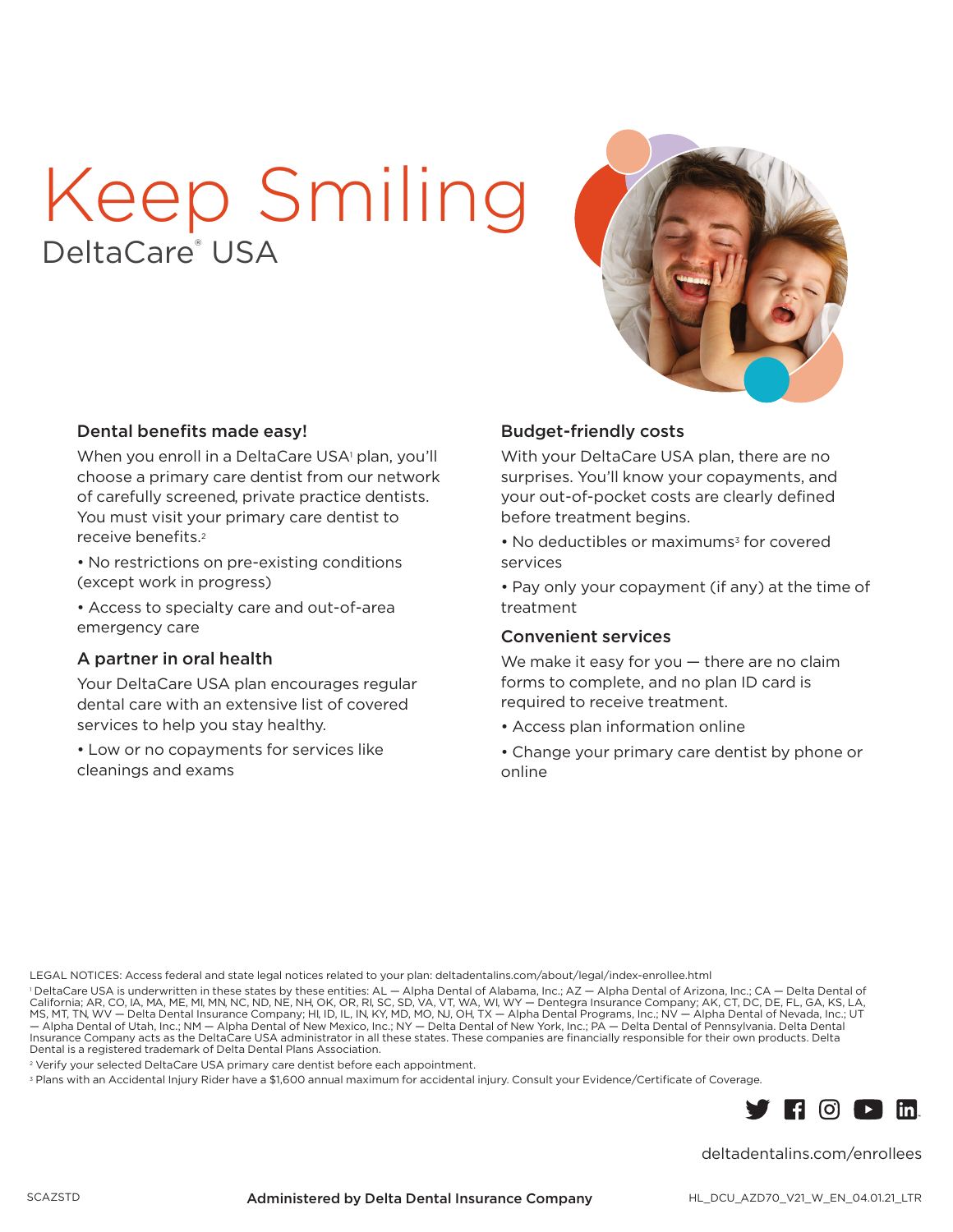# Frequently Asked Questions

## What you need to know about your DeltaCare® USA plan

#### Getting started

- 1. How do I enroll in a DeltaCare USA plan? Simply complete the enrollment process as directed by your benefits administrator. Be sure to select a primary care network dentist for yourself or your dependents, and indicate this dentist and the name of your group when you enroll.
- 2. How do I get started using my DeltaCare USA plan?

Once we process your enrollment, we'll mail you welcome materials that will include:

- The name, address and phone number of your selected primary care dentist. Simply call the dental facility to make an appointment. Important note: In order to receive benefits under your plan, you must visit your primary care network dentist for all services. If you require treatment from a specialist, your primary care dentist will coordinate a referral for you. You can change your primary care dentist by contacting us.
- Your Evidence/Certificate of Coverage (plan booklet). This useful document provides a thorough description of how to use your benefits, including covered services, copayments and any limitations and exclusions of your plan.
- An ID card. This card is for your records only you do not need to present it in order to receive treatment.
- 3. How long will it take to get an appointment with my primary care dentist?

Two to four weeks<sup>1</sup> is a reasonable amount of time to wait for a routine, non-urgent appointment. If you require a specific time slot, you may need to wait longer. Most DeltaCare USA dentists are in private group practices, which generally offer greater appointment availability and extended office hours.

#### 4. How much will my dental treatments cost? How do I pay?

With your DeltaCare USA plan, some services are covered at no cost, while others have a copayment (amount you pay) for certain services. To find out how much a treatment will cost, refer to the "Description of Benefits and Copayments" in this brochure for a list of covered services and copayments. It's a good idea to bring your Evidence/Certificate of Coverage to your appointment in case you need to discuss your copayment for a service with your dentist. If you have any questions about the charges for a service, please contact Customer Service. If you receive treatment that requires a copayment, simply pay the dental facility at the time of service.

#### Choosing a dentist

- 5. How do I select my primary care dentist? When you enroll, you must select a primary care dentist from the DeltaCare USA network. To search for a dentist, use the "Find a Dentist" tool at deltadentalins.com and select the DeltaCare USA network. If you do not select a dentist when you enroll, we will choose one for you.
- 6. Does everyone in my family have to choose the same primary care dentist? No. Each family member can select his or her own primary care network dentist.<sup>2</sup>
- 7. Can I change my primary care dentist? Yes. You can request to change your primary care dentist at any time. Simply visit our website and log on to your online account or contact Customer Service. Change requests received by the 21<sup>st</sup> of the month will become effective the first day of the following month.

<sup>&</sup>lt;sup>1</sup> In TX, three weeks is a reasonable amount of time to wait for a routine, non-urgent appointment. In TX, there is no limit on the number of miles or on the dollar amount per emergency.

 $2$  In MA, you cannot select more than three primary care dentist facilities per family.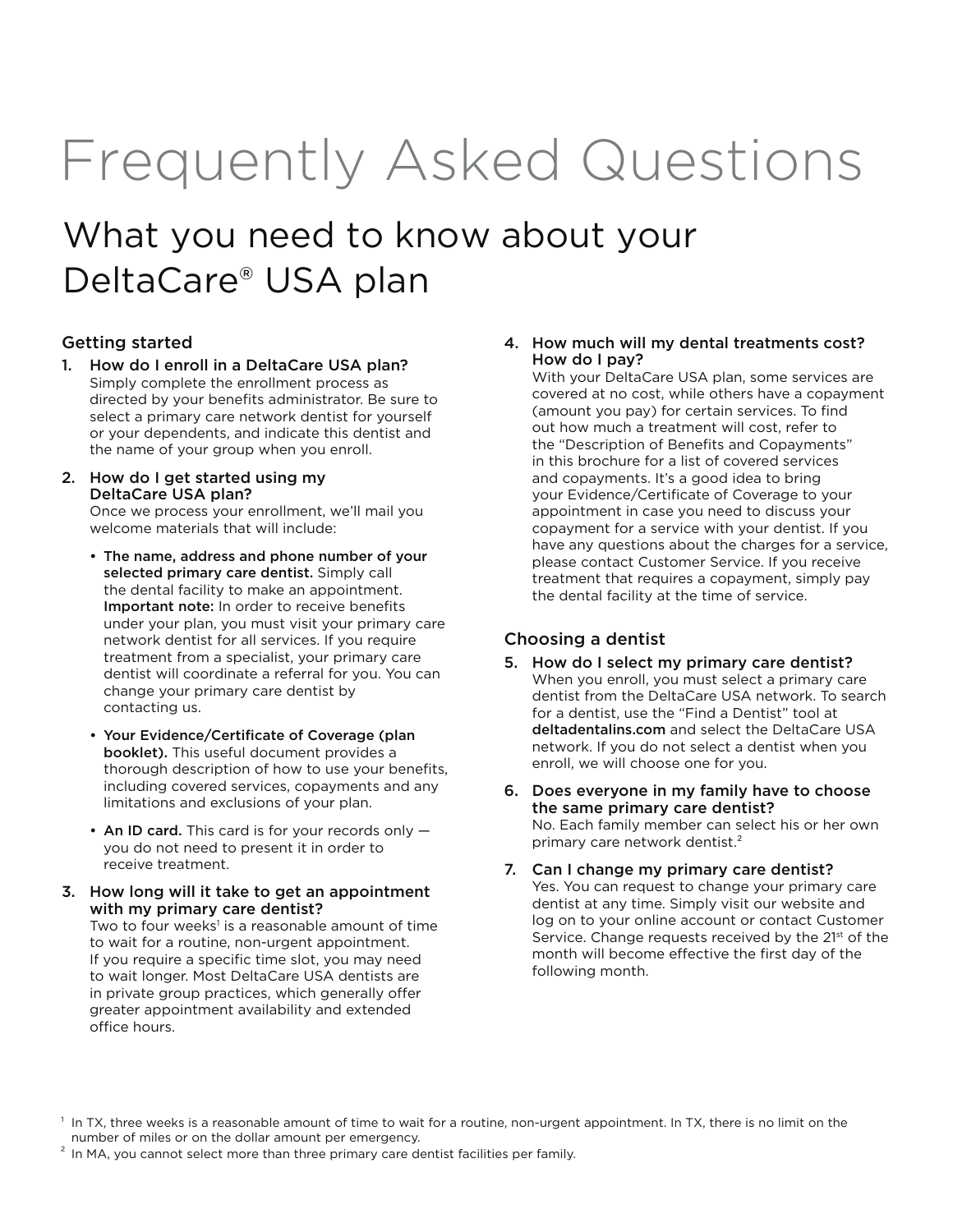- 8. My dentist says she is a Delta Dental dentist, but she isn't listed in the DeltaCare USA directory. Can I still visit her for services? No. Delta Dental has many networks, and participation may vary — not all Delta Dental dentists are DeltaCare USA dentists. You must visit your selected primary care network dentist to receive benefits under this plan.
- 9. What should I do if I need to see a specialist? If you require specialty dental care — such as oral surgery, endodontics, periodontics or pediatric dentistry — contact your primary care dentist to request a referral. Specialty dental services not performed by your selected primary care dentist must be authorized by us. You are responsible for any applicable copayments.

#### General plan information

10. If I'm traveling, is emergency treatment covered under my plan?

You and your eligible dependents have out-of-area coverage for dental emergencies.3 Your out-ofarea emergency benefit (typically limited to \$100 per person) is for services to relieve pain until you can return to your primary care network dentist.<sup>4</sup> Standard plan limitations, exclusions and copayments may apply.

#### 11. Can I access my plan online?

Yes. Visit deltadentalins.com to create a free, secure online account. You can access your plan benefits and ID card, select (or change) your primary care dentist and more.

- 12. Does my plan cover pre-existing conditions? What about treatments that are in progress? Treatment for pre-existing conditions (except work in progress<sup>5</sup>), including missing or extracted teeth, is covered under your plan. Treatment in progress includes services such as preparations for crowns or root canals, or impressions for dentures. If you started treatment before your plan's effective date, you and your prior dental carrier are responsible for any costs. Some DeltaCare USA plans may cover inprogress orthodontic treatment.
- 13. Does my plan cover teeth whitening? Yes. External bleaching is a benefit under your DeltaCare USA plan. Review your plan booklet for more information and talk to your dentist about your options.
- 14. Does my plan cover tooth-colored fillings and crowns? Yes. Porcelain and other tooth-colored materials are

included in this plan.

#### 15. What if I have additional questions about my plan?

Please contact us for additional support. Our Customer Service representatives can answer benefits questions as well as help you change your primary care dentist or arrange for urgent care referrals. See the back page of this brochure for our contact information.

- 
- $\frac{3}{4}$  State-specific minimum distance requirements may apply.<br>  $\frac{4}{4}$  In TX, there is no limit on the number of miles or on the dollar amount per emergency.<br>  $\frac{5}{4}$  In TX, there is no exception for work in progr
- 

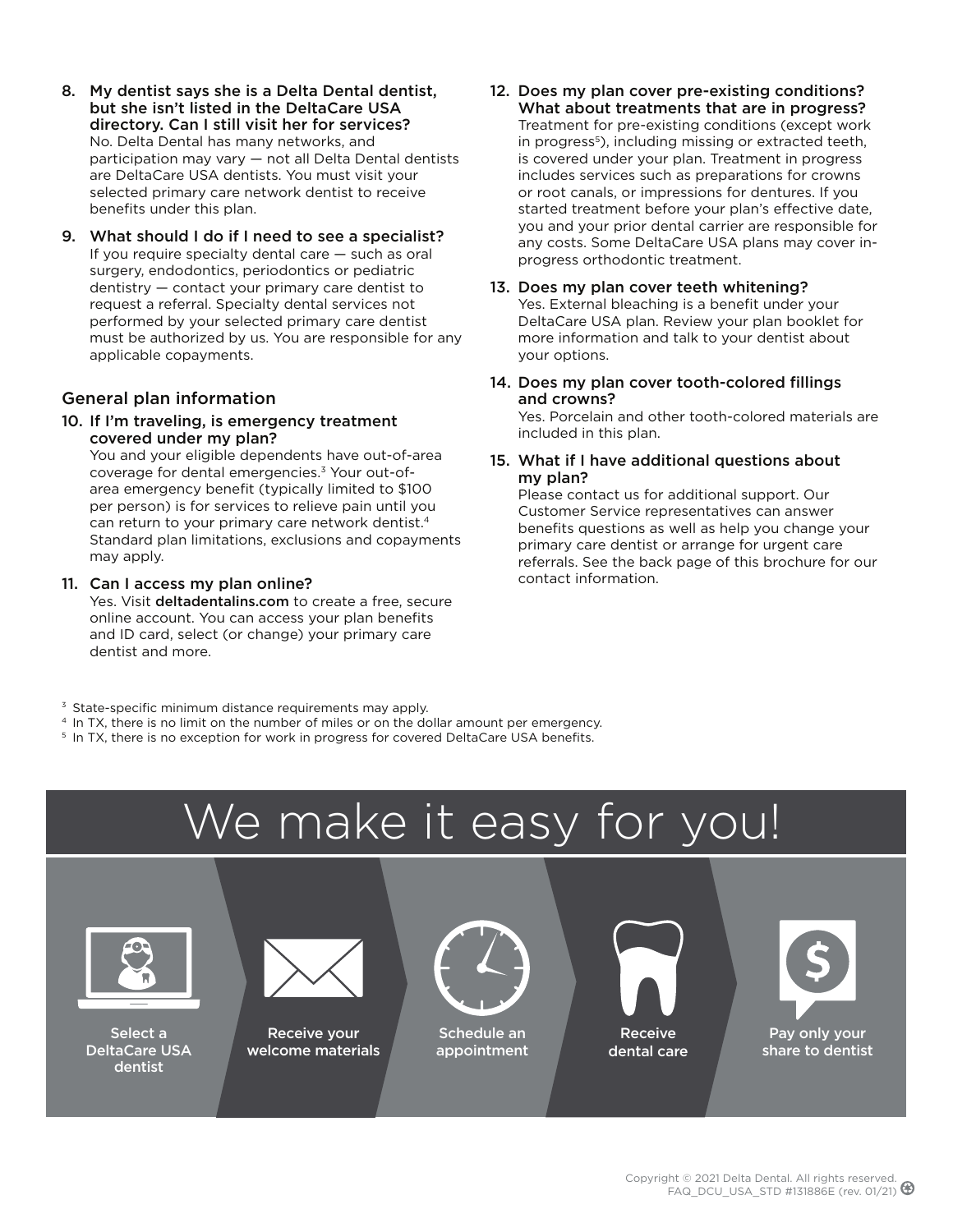#### **SCHEDULE A**

#### **Description of Benefits and Copayments**

The Benefits shown below are performed as deemed appropriate by the attending Contract Dentist subject to the limitations and exclusions of the Program. Please refer to Schedule B for further clarification of Benefits. Enrollees should discuss all treatment options with their Contract Dentist prior to services being rendered.

Text that appears in italics below is specifically intended to clarify the delivery of Benefits under the DeltaCare USA Program and is not to be interpreted as Current Dental Terminology ("CDT"), CDT-2021 procedure codes, descriptors or nomenclature that are under copyright by the American Dental Association ("ADA"). The ADA may periodically change CDT codes or definitions. Such updated codes, descriptors and nomenclature may be used to describe these covered procedures in compliance with federal legislation.

#### CODE DESCRIPTION **PAYS** D0100-D0999 **I. DIAGNOSTIC** D0145 Oral evaluation for a patient under three years of age and counseling with primary caregiver ........ No Cost D0170 Re-evaluation - limited, problem focused (established patient; not post-operative visit) ................ No Cost D0171 D0191 D0210 Intraoral - complete series of radiographic images - limited to 1 series every 24 months, or more D0250 Extraoral - 2D projection radiographic image created using a stationary radiation source, and D0274 Bitewings - four radiographic images - limited to 1 series every 6 months, or more frequently if D0431 Adjunctive pre-diagnostic test that aids in detection of mucosal abnormalities including premalignant and malignant lesions, not to include cytology or biopsy procedures ............................. \$50.00 D0472 Accession of tissue, gross examination, preparation and transmission of written report ................. No Cost D0473 Accession of tissue, gross and microscopic examination, preparation and transmission of written D0474 Accession of tissue, gross and microscopic examination, including assessment of surgical margins D0602 Caries risk assessment and documentation, with a finding of moderate risk ................................. No Cost D0703 2-D oral/facial photographic image obtained intra-orally or extra-orally - image capture only ........ No Cost S-A-AZ-D70-R20

**ENROLLEE**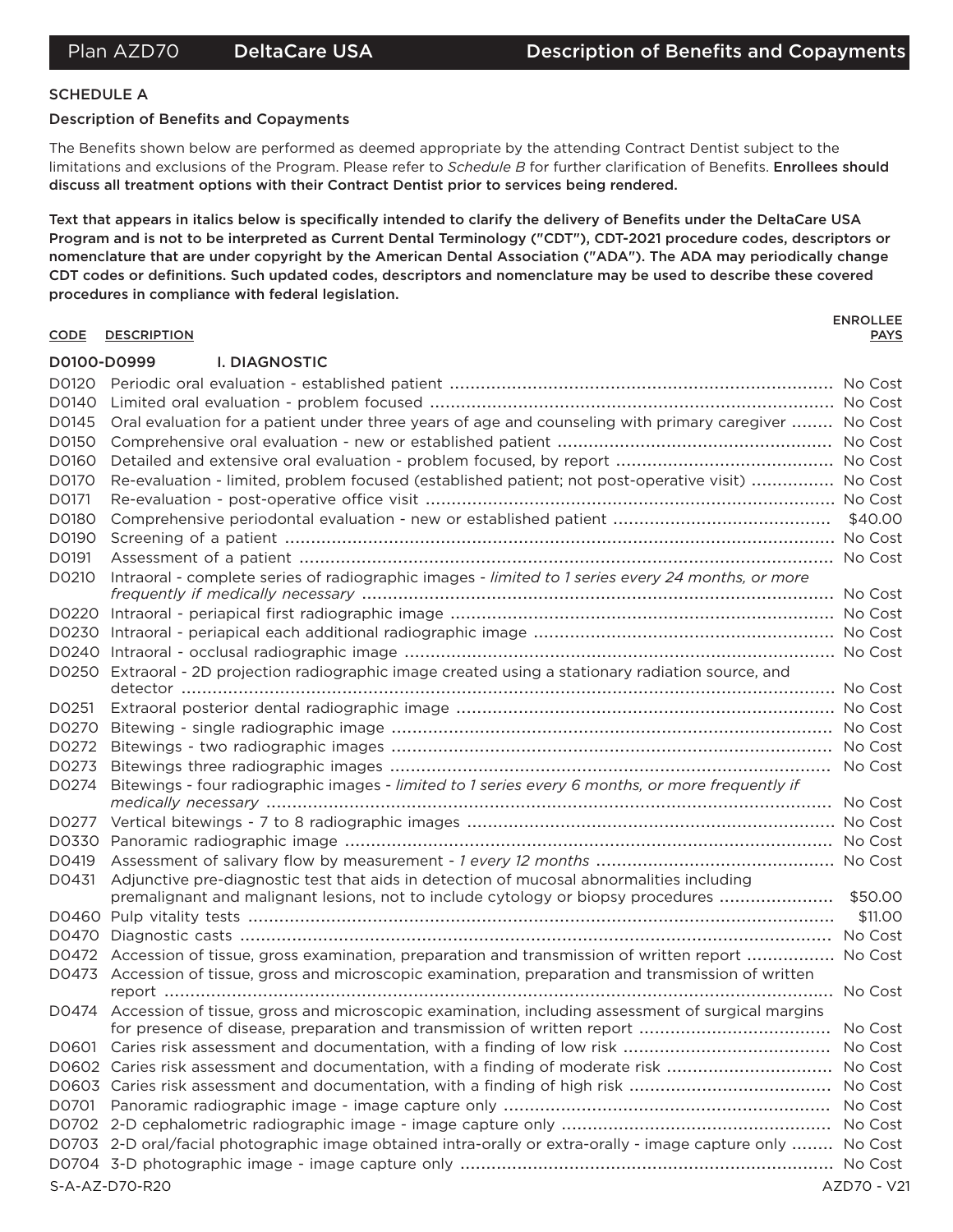#### Plan AZD70 **DeltaCare USA**

#### **Description of Benefits and Copayments**

|                   | D0709 Intraoral - complete series of radiographic images - image capture only  No Cost               |          |
|-------------------|------------------------------------------------------------------------------------------------------|----------|
| D0999             | Unspecified diagnostic procedure, by report - includes office visit, per visit (in addition to other |          |
|                   |                                                                                                      |          |
| D1000-D1999       | <b>II. PREVENTIVE</b>                                                                                |          |
| D <sub>1110</sub> | Prophylaxis cleaning - adult - 2 D1110, D1120 or D4346 per calendar year, or more frequently if      |          |
|                   |                                                                                                      | No Cost  |
| D <sub>1110</sub> |                                                                                                      | \$45.00  |
| D1120             | Prophylaxis cleaning - child - 2 D1110, D1120 or D4346 per calendar year, or more frequently if      |          |
|                   |                                                                                                      | No Cost  |
| D1120             |                                                                                                      | \$30.00  |
| D <sub>1206</sub> | Topical application of fluoride varnish - 2 D1206 or D1208 per calendar year, or more frequently if  | No Cost  |
| D <sub>1208</sub> | Topical application of fluoride - excluding varnish - 2 D1206 or D1208 per calendar year, or more    |          |
|                   |                                                                                                      | No Cost  |
| D <sub>1330</sub> |                                                                                                      |          |
| D1351             |                                                                                                      | \$15.00  |
| D1352             | Preventive resin restoration in a moderate to high caries risk patient - permanent tooth             | \$15.00  |
| D1353             |                                                                                                      | \$15.00  |
| D1354             |                                                                                                      |          |
| D <sub>1510</sub> |                                                                                                      | \$95.00  |
| D1516             |                                                                                                      | \$155.00 |
| D <sub>1517</sub> |                                                                                                      |          |
| D1520             |                                                                                                      | \$95.00  |
| D1526             |                                                                                                      | \$155.00 |
| D1527             |                                                                                                      | \$155.00 |
| D <sub>1551</sub> |                                                                                                      | \$40.00  |
| D1552             |                                                                                                      | \$40.00  |
| D1553             |                                                                                                      | \$40.00  |
| D1556             |                                                                                                      |          |
| D1557             |                                                                                                      |          |
| D1558             |                                                                                                      |          |
| D1575             | Distal shoe space maintainer - fixed, unilateral - per quadrant - child to age 9                     | \$95.00  |

#### D2000-D2999 **III. RESTORATIVE**

- Includes polishing, all adhesives and bonding agents, indirect pulp capping, bases, liners and acid etch procedures.

- When there are more than six crowns in the same treatment plan, an Enrollee may be charged an additional \$130.00 per crown, beyond the 6th unit.

- Replacement of crowns, inlays and onlays requires the existing restoration to be 5+ years old or more frequently if medically necessary due to medical condition or disorder documented by the Enrollee's physician.

| D <sub>2140</sub> |                                                                                           | \$16,00     |
|-------------------|-------------------------------------------------------------------------------------------|-------------|
| D <sub>2150</sub> |                                                                                           | \$21.00     |
| D <sub>2160</sub> |                                                                                           | \$26.00     |
| D <sub>2161</sub> |                                                                                           | \$32.00     |
| D <sub>2330</sub> |                                                                                           | \$21.00     |
| D2331             |                                                                                           | \$26.00     |
|                   |                                                                                           | \$32.00     |
|                   | D2335 Resin-based composite - four or more surfaces or involving incisal angle (anterior) | \$80.00     |
|                   |                                                                                           | \$105.00    |
|                   |                                                                                           | \$42.00     |
|                   |                                                                                           | \$53.00     |
|                   |                                                                                           | \$74.00     |
|                   |                                                                                           | \$100.00    |
| D <sub>2510</sub> |                                                                                           |             |
|                   | S-A-AZ-D70-R20                                                                            | AZD70 - V21 |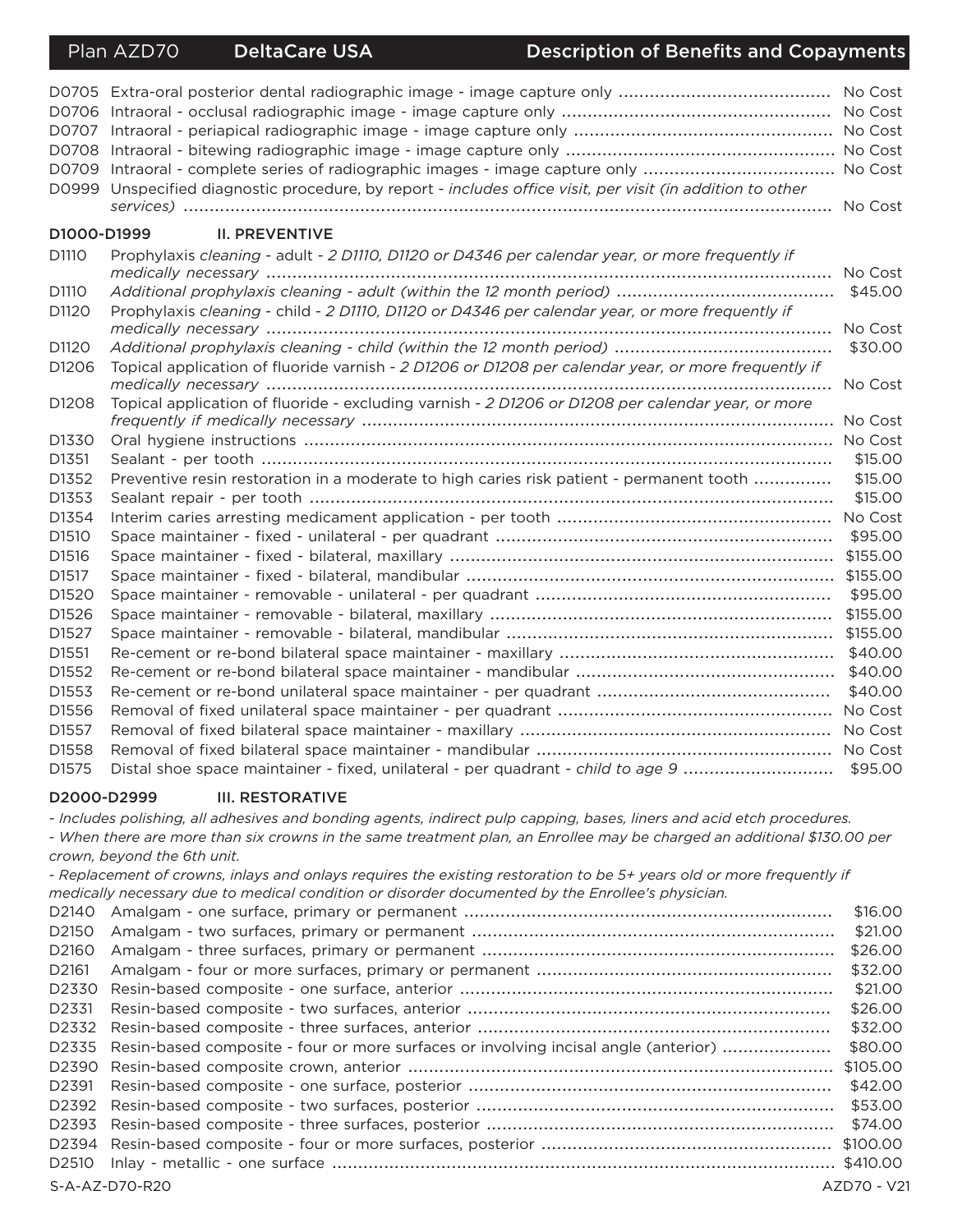| D2520             |                                                                                                      |                    |  |  |
|-------------------|------------------------------------------------------------------------------------------------------|--------------------|--|--|
| D2530             |                                                                                                      |                    |  |  |
| D2542             |                                                                                                      |                    |  |  |
| D2543             |                                                                                                      |                    |  |  |
| D2544             |                                                                                                      |                    |  |  |
| D <sub>2710</sub> |                                                                                                      |                    |  |  |
| D <sub>2712</sub> |                                                                                                      |                    |  |  |
| D2720             |                                                                                                      |                    |  |  |
| D <sub>2721</sub> |                                                                                                      |                    |  |  |
| D2722             |                                                                                                      |                    |  |  |
| D2740             |                                                                                                      |                    |  |  |
| D <sub>2750</sub> |                                                                                                      |                    |  |  |
| D <sub>2751</sub> |                                                                                                      |                    |  |  |
| D2752             |                                                                                                      |                    |  |  |
| D2753             |                                                                                                      |                    |  |  |
| D2780             |                                                                                                      |                    |  |  |
| D2781             |                                                                                                      |                    |  |  |
| D2782             |                                                                                                      |                    |  |  |
| D2783             |                                                                                                      |                    |  |  |
| D2790             |                                                                                                      |                    |  |  |
| D2791             |                                                                                                      |                    |  |  |
| D2792             |                                                                                                      |                    |  |  |
|                   |                                                                                                      |                    |  |  |
| D2799             | Provisional crown - further treatment or completion of diagnosis necessary prior to final            |                    |  |  |
|                   |                                                                                                      | \$95.00            |  |  |
| D2910             | Re-cement or re-bond inlay, onlay, veneer or partial coverage restoration                            | \$41.00            |  |  |
| D2915             | Re-cement or re-bond indirectly fabricated or prefabricated post and core                            | \$41.00            |  |  |
| D2920             |                                                                                                      | \$41.00            |  |  |
| D2921             |                                                                                                      | \$80.00            |  |  |
| D2928             |                                                                                                      | \$98.00<br>\$98.00 |  |  |
| D2929             |                                                                                                      |                    |  |  |
| D2930             |                                                                                                      | \$98.00            |  |  |
| D2931             |                                                                                                      | \$98.00            |  |  |
| D2932             |                                                                                                      |                    |  |  |
| D2933             | Prefabricated stainless steel crown with resin window - anterior primary tooth \$145.00              |                    |  |  |
|                   |                                                                                                      |                    |  |  |
| D2940             |                                                                                                      | \$13.00            |  |  |
| D2941             |                                                                                                      | \$13.00            |  |  |
| D2949             |                                                                                                      | \$98.00            |  |  |
| D2950             |                                                                                                      | \$98.00            |  |  |
| D2951             |                                                                                                      | \$21.00            |  |  |
| D2952             | Post and core in addition to crown, indirectly fabricated - includes canal preparation               | \$155.00           |  |  |
| D2954             | Prefabricated post and core in addition to crown - base metal post; includes canal preparation       | \$130.00           |  |  |
| D2960             |                                                                                                      | \$95.00            |  |  |
| D2990             | Resin infiltration of incipient smooth surface lesions - limited to permanent molars through age 15. | \$15.00            |  |  |
| D3000-D3999       | <b>IV. ENDODONTICS</b>                                                                               |                    |  |  |
| D3110             |                                                                                                      | \$33.00            |  |  |
| D3120             |                                                                                                      | \$33.00            |  |  |
| D3220             | Therapeutic pulpotomy (excluding final restoration) - removal of pulp coronal to the                 |                    |  |  |
|                   |                                                                                                      | \$78.00            |  |  |
| D3221             |                                                                                                      | \$78.00            |  |  |
| D3222             | Partial pulpotomy for apexogenesis - permanent tooth with incomplete root development                | \$78.00            |  |  |
| D3310             | Root canal - endodontic therapy, anterior tooth (excluding final restoration)                        | \$315.00           |  |  |
| D3320             | Root canal - endodontic therapy, premolar tooth (excluding final restoration)                        | \$370.00           |  |  |
| D3330<br>D3331    | Root canal - endodontic therapy, molar tooth (excluding final restoration)  \$505.00                 |                    |  |  |
|                   |                                                                                                      | \$135.00           |  |  |

S-A-AZ-D70-R20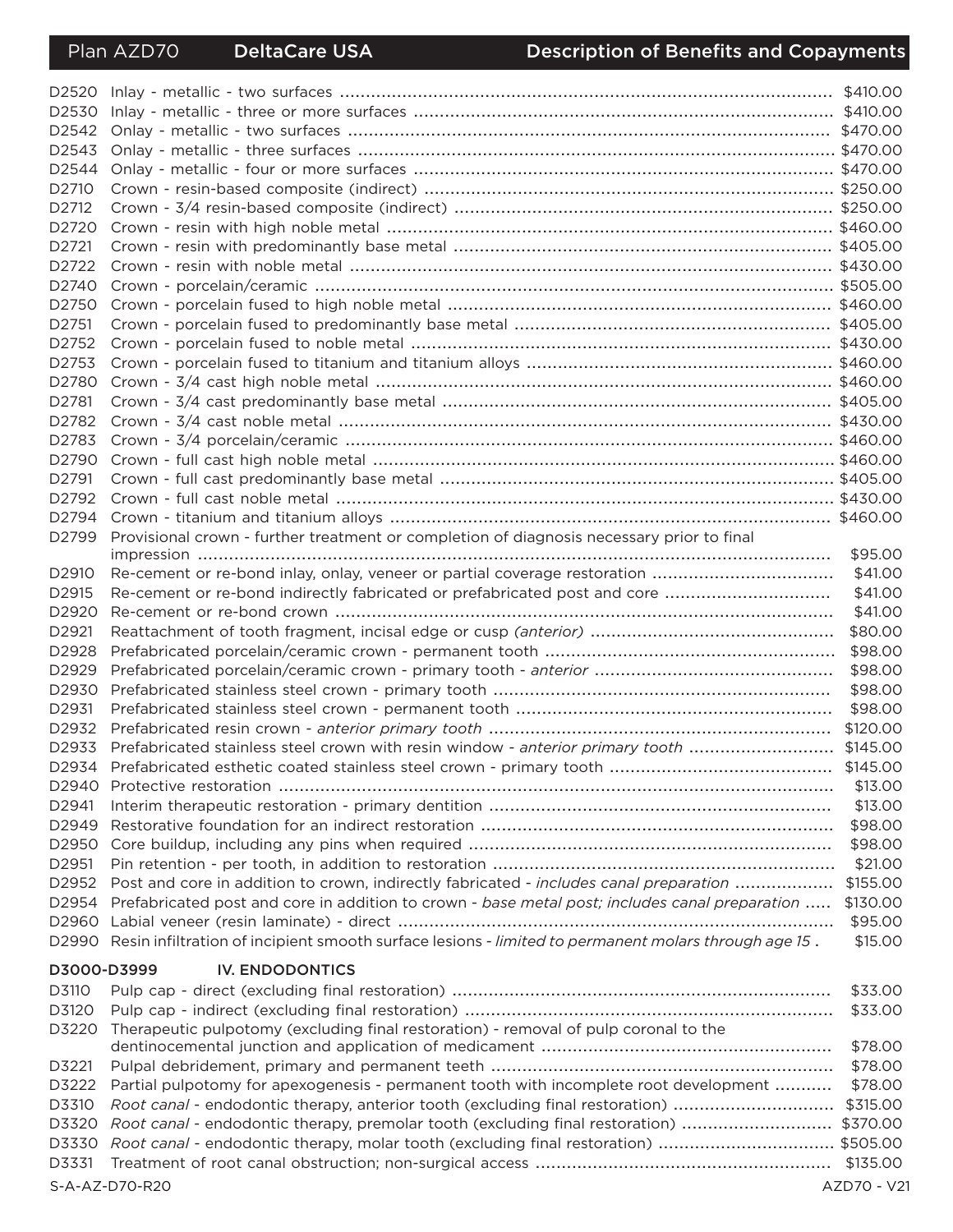## **Description of Benefits and Copayments**

| D3332<br>D3333<br>D3346<br>D3347<br>D3348<br>D3410<br>D3421<br>D3425<br>D3426<br>D3430<br>D3471<br>D3472<br>D3473 |                                                                                                                                                                                                           |          |
|-------------------------------------------------------------------------------------------------------------------|-----------------------------------------------------------------------------------------------------------------------------------------------------------------------------------------------------------|----------|
| D3501                                                                                                             | Surgical exposure of root surface without apicoectomy or repair of root resorption - anterior  \$375.00                                                                                                   |          |
| D3502<br>D3503                                                                                                    | Surgical exposure of root surface without apicoectomy or repair of root resorption - premolar  \$375.00<br>Surgical exposure of root surface without apicoectomy or repair of root resorption - molar     | \$375.00 |
| D4000-D4999                                                                                                       | V. PERIODONTICS                                                                                                                                                                                           |          |
|                                                                                                                   | - Includes preoperative and postoperative evaluations and treatment under a local anesthetic.                                                                                                             |          |
| D4210                                                                                                             | Gingivectomy or gingivoplasty - four or more contiguous teeth or tooth bounded spaces per                                                                                                                 |          |
| D4211                                                                                                             | Gingivectomy or gingivoplasty - one to three contiguous teeth or tooth bounded spaces per                                                                                                                 |          |
|                                                                                                                   |                                                                                                                                                                                                           | \$120.00 |
| D4212<br>D4240                                                                                                    | Gingivectomy or gingivoplasty to allow access for restorative procedure, per tooth<br>Gingival flap procedure, including root planing - four or more contiguous teeth or tooth bounded                    | \$120.00 |
|                                                                                                                   |                                                                                                                                                                                                           | \$295.00 |
| D4241                                                                                                             | Gingival flap procedure, including root planing - one to three contiguous teeth or tooth bounded                                                                                                          | \$155.00 |
| D4245                                                                                                             |                                                                                                                                                                                                           |          |
| D4249                                                                                                             |                                                                                                                                                                                                           |          |
| D4260                                                                                                             | Osseous surgery (including elevation of a full thickness flap and closure) - four or more contiguous                                                                                                      |          |
| D4261                                                                                                             | Osseous surgery (including elevation of a full thickness flap and closure) - one to three contiguous                                                                                                      | \$595.00 |
|                                                                                                                   |                                                                                                                                                                                                           | \$310.00 |
| D4263                                                                                                             |                                                                                                                                                                                                           |          |
| D4264                                                                                                             | Bone replacement graft - retained natural tooth - each additional site in quadrant  \$225.00                                                                                                              |          |
|                                                                                                                   |                                                                                                                                                                                                           |          |
| D4267                                                                                                             | Guided tissue regeneration - nonresorbable barrier, per site (includes membrane removal)  \$430.00                                                                                                        |          |
| D4270                                                                                                             |                                                                                                                                                                                                           |          |
| D4275                                                                                                             | Non-autogenous connective tissue graft (including recipient site and donor material) first tooth,                                                                                                         |          |
|                                                                                                                   | D4277 Free soft tissue graft procedure (including recipient and donor surgical sites) first tooth, implant,                                                                                               | \$395.00 |
| D4278                                                                                                             | Free soft tissue graft procedure (including recipient and donor surgical sites) each additional<br>contiguous tooth, implant, or edentulous tooth position in same graft site                             | \$198.00 |
| D4285                                                                                                             | Non-autogenous connective tissue graft procedure (including recipient surgical site and donor<br>material) - each additional contiguous tooth, implant or edentulous tooth position in same graft         | \$237.00 |
| D4341                                                                                                             | Periodontal scaling and root planing - four or more teeth per quadrant - limited to 4 quadrants                                                                                                           | \$110.00 |
| D4342                                                                                                             | Periodontal scaling and root planing - one to three teeth per quadrant - limited to 4 quadrants                                                                                                           | \$61.00  |
| D4346                                                                                                             | Scaling in presence of generalized moderate or severe gingival inflammation - full mouth, after oral<br>evaluation - 2 D1110, D1120 or D4346 per calendar year, or more frequently if medically necessary | No Cost  |
|                                                                                                                   | D4355 Full mouth debridement to enable a comprehensive oral evaluation and diagnosis on a subsequent                                                                                                      | \$83.00  |
| D4381                                                                                                             | Localized delivery of antimicrobial agents via a controlled release vehicle into diseased crevicular                                                                                                      |          |
|                                                                                                                   |                                                                                                                                                                                                           | \$45.00  |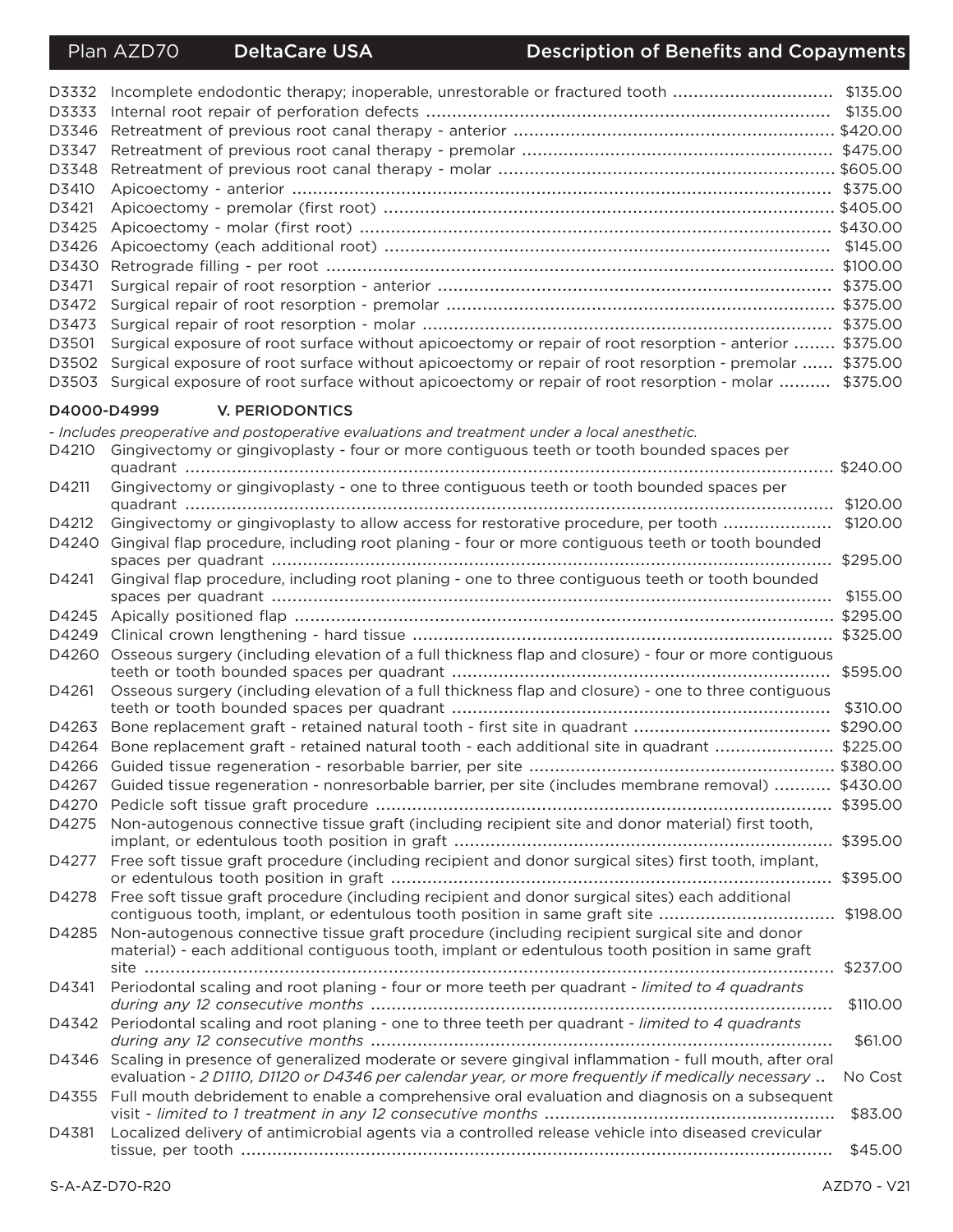| D4910       |                                                                                                                         |          |
|-------------|-------------------------------------------------------------------------------------------------------------------------|----------|
| D4921       |                                                                                                                         |          |
| D5000-D5899 | VI. PROSTHODONTICS (removable)                                                                                          |          |
|             | - For all listed dentures and partial dentures, Copayment includes after delivery adjustments and tissue conditioning,  |          |
|             | if needed, for the first six months after placement. The Enrollee must continue to be eligible, and the service must be |          |
|             | provided at the Contract Dentist's facility where the denture was originally delivered.                                 |          |
|             | - Rebases, relines and tissue conditioning are limited to 1 per denture during any 12 consecutive months.               |          |
|             | - Replacement of a denture or a partial denture requires the existing denture to be 5+ years old.                       |          |
| D5110       |                                                                                                                         |          |
| D5120       |                                                                                                                         |          |
| D5130       |                                                                                                                         |          |
| D5140       |                                                                                                                         |          |
| D5211       | Maxillary partial denture - resin base (including retentive/clasping materials, rests, and teeth)  \$410.00             |          |
| D5212       | Mandibular partial denture - resin base (including retentive/clasping materials, rests, and teeth)  \$410.00            |          |
| D5213       | Maxillary partial denture - cast metal framework with resin denture bases (including retentive/                         |          |
| D5214       | Mandibular partial denture - cast metal framework with resin denture bases (including retentive/                        |          |
| D5221       | Immediate maxillary partial denture - resin base (including retentive/clasping materials, rests and                     |          |
|             |                                                                                                                         | \$410.00 |
| D5222       | Immediate mandibular partial denture - resin base (including retentive/clasping materials, rests                        |          |
| D5223       | Immediate maxillary partial denture - cast metal framework with resin denture bases (including                          |          |
| D5224       | Immediate mandibular partial denture - cast metal framework with resin denture bases (including                         |          |
|             |                                                                                                                         |          |
| D5225       | Maxillary partial denture - flexible base (including retentive/clasping materials, rests, and teeth)  \$410.00          |          |
| D5226       | Mandibular partial denture - flexible base (including retentive/clasping materials, rests, and teeth).                  | \$410.00 |
| D5410       |                                                                                                                         | \$33.00  |
| D5411       |                                                                                                                         | \$33.00  |
| D5421       |                                                                                                                         | \$33.00  |
| D5422       |                                                                                                                         | \$33.00  |
| D5511       |                                                                                                                         | \$65.00  |
| D5512       |                                                                                                                         | \$65.00  |
| D5520       |                                                                                                                         | \$65.00  |
| D5611       |                                                                                                                         | \$65.00  |
| D5612       | Repair resin partial denture base, maxillary                                                                            | \$65.00  |
|             |                                                                                                                         | \$82.00  |
| D5640       |                                                                                                                         | \$65.00  |
|             |                                                                                                                         | \$65.00  |
| D5660       |                                                                                                                         | \$82.00  |
| D5710       |                                                                                                                         | \$195.00 |
| D5711       |                                                                                                                         | \$195.00 |
| D5720       |                                                                                                                         | \$195.00 |
| D5721       |                                                                                                                         | \$195.00 |
| D5730       |                                                                                                                         | \$115.00 |
| D5731       |                                                                                                                         | \$115.00 |
| D5740       |                                                                                                                         | \$115.00 |
| D5741       |                                                                                                                         | \$115.00 |
| D5750       |                                                                                                                         | \$170.00 |
| D5751       |                                                                                                                         | \$170.00 |
| D5760       |                                                                                                                         | \$170.00 |
| D5761       |                                                                                                                         |          |
| D5810       |                                                                                                                         |          |
| D5811       |                                                                                                                         |          |
|             |                                                                                                                         |          |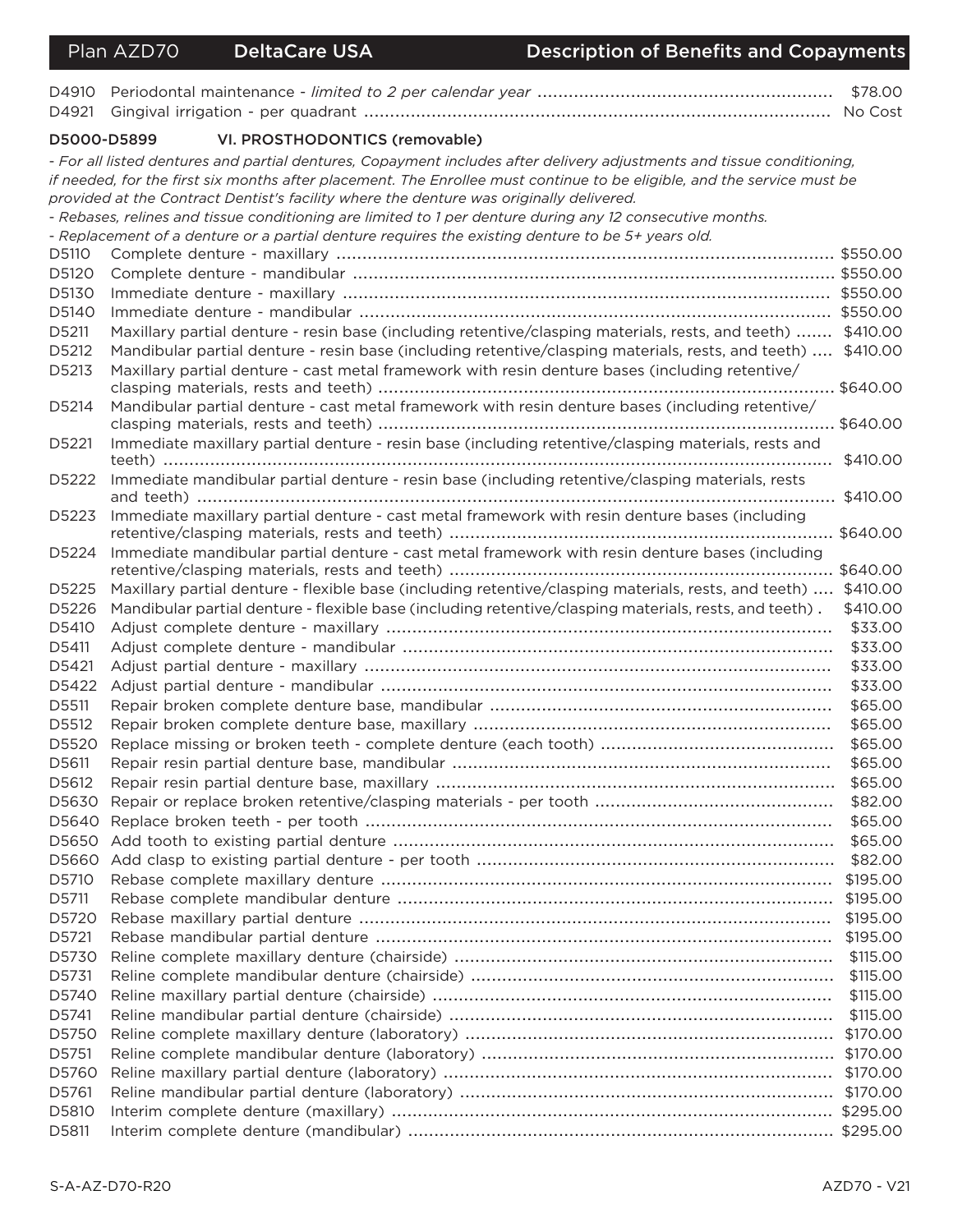|             | Plan AZD70                              | <b>DeltaCare USA</b>                                                                                              | <b>Description of Benefits and Copayments</b>                                                                       |          |
|-------------|-----------------------------------------|-------------------------------------------------------------------------------------------------------------------|---------------------------------------------------------------------------------------------------------------------|----------|
| D5820       |                                         |                                                                                                                   | Interim partial denture (including retentive/clasping materials, rests, and teeth), maxillary - limited             | \$235.00 |
| D5821       |                                         | Interim partial denture (including retentive/clasping materials, rests, and teeth), mandibular -                  |                                                                                                                     |          |
| D5900-D5999 |                                         | VII. MAXILLOFACIAL PROSTHETICS - Not Covered                                                                      |                                                                                                                     |          |
| D6000-D6199 |                                         | <b>VIII. IMPLANT SERVICES - Not Covered</b>                                                                       |                                                                                                                     |          |
| D6200-D6999 |                                         | partial denture [bridge])                                                                                         | IX. PROSTHODONTICS, fixed (each retainer and each pontic constitutes a unit in a fixed                              |          |
|             |                                         |                                                                                                                   | - When a crown and/or pontic exceeds six units in the same treatment plan, an Enrollee may be charged an additional |          |
|             | \$130.00 per unit, beyond the 6th unit. |                                                                                                                   |                                                                                                                     |          |
| D6210       |                                         | - Replacement of a crown, pontic, inlay, onlay or stress breaker requires the existing bridge to be 5+ years old. |                                                                                                                     |          |
| D6211       |                                         |                                                                                                                   |                                                                                                                     |          |
| D6212       |                                         |                                                                                                                   |                                                                                                                     |          |
| D6214       |                                         |                                                                                                                   |                                                                                                                     |          |
| D6240       |                                         |                                                                                                                   |                                                                                                                     |          |
| D6241       |                                         |                                                                                                                   |                                                                                                                     |          |
|             |                                         |                                                                                                                   |                                                                                                                     |          |
|             |                                         |                                                                                                                   |                                                                                                                     |          |
|             |                                         |                                                                                                                   |                                                                                                                     |          |
|             |                                         |                                                                                                                   |                                                                                                                     |          |
|             |                                         |                                                                                                                   |                                                                                                                     |          |
|             |                                         |                                                                                                                   |                                                                                                                     |          |
|             |                                         |                                                                                                                   |                                                                                                                     |          |
|             |                                         |                                                                                                                   |                                                                                                                     |          |
| D6607       |                                         |                                                                                                                   |                                                                                                                     |          |
| D6610       |                                         |                                                                                                                   |                                                                                                                     |          |
| D6611       |                                         |                                                                                                                   |                                                                                                                     |          |
| D6612       |                                         |                                                                                                                   |                                                                                                                     |          |
| D6613       |                                         |                                                                                                                   | Retainer onlay - cast predominantly base metal, three or more surfaces  \$405.00                                    |          |
| D6614       |                                         |                                                                                                                   |                                                                                                                     |          |
| D6615       |                                         |                                                                                                                   |                                                                                                                     |          |
|             |                                         |                                                                                                                   |                                                                                                                     |          |
|             |                                         |                                                                                                                   |                                                                                                                     |          |
|             |                                         |                                                                                                                   |                                                                                                                     |          |
| D6750       |                                         |                                                                                                                   |                                                                                                                     |          |
| D6751       |                                         |                                                                                                                   |                                                                                                                     |          |
| D6752       |                                         |                                                                                                                   |                                                                                                                     |          |
| D6753       |                                         |                                                                                                                   |                                                                                                                     |          |
| D6780       |                                         |                                                                                                                   |                                                                                                                     |          |
| D6781       |                                         |                                                                                                                   |                                                                                                                     |          |
| D6782       |                                         |                                                                                                                   |                                                                                                                     |          |
| D6790       |                                         |                                                                                                                   |                                                                                                                     |          |
| D6791       |                                         |                                                                                                                   |                                                                                                                     |          |
| D6792       |                                         |                                                                                                                   |                                                                                                                     |          |
| D6794       |                                         |                                                                                                                   |                                                                                                                     |          |
|             |                                         |                                                                                                                   |                                                                                                                     |          |

#### D7000-D7999 X. ORAL AND MAXILLOFACIAL SURGERY

| - Includes preoperative and postoperative evaluations and treatment under a local anesthetic. |                                                                                                     |             |
|-----------------------------------------------------------------------------------------------|-----------------------------------------------------------------------------------------------------|-------------|
|                                                                                               |                                                                                                     |             |
|                                                                                               | D7140 Extraction, erupted tooth or exposed root (elevation and/or forceps removal) \$50.00          |             |
|                                                                                               | D7210 Extraction, erupted tooth requiring removal of bone and/or sectioning of tooth, and including |             |
|                                                                                               |                                                                                                     |             |
|                                                                                               |                                                                                                     |             |
|                                                                                               |                                                                                                     |             |
| S-A-AZ-D70-R20                                                                                |                                                                                                     | AZD70 - V21 |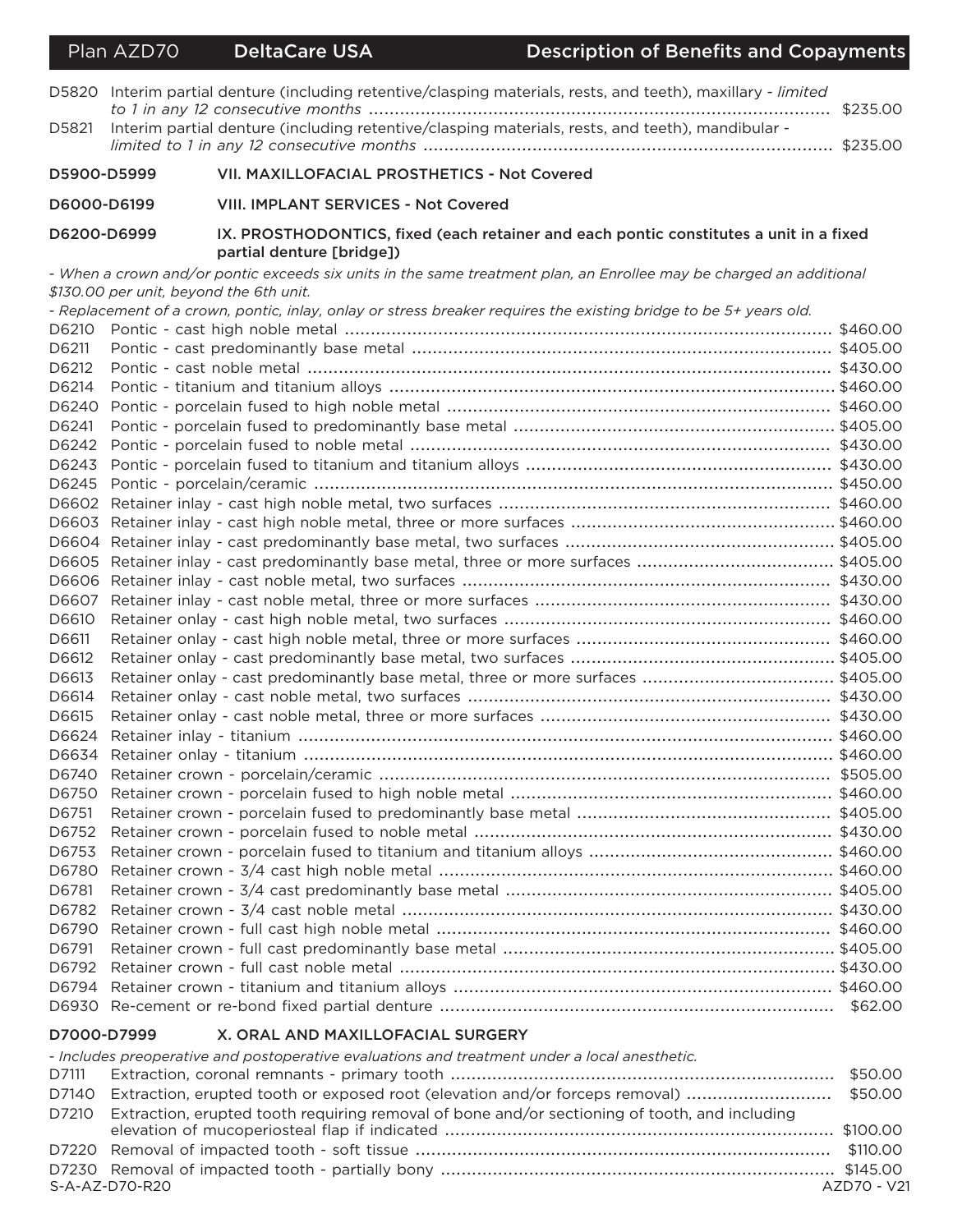| D7240 |                                                                                                       | \$220.00 |
|-------|-------------------------------------------------------------------------------------------------------|----------|
| D7241 | Removal of impacted tooth - completely bony, with unusual surgical complications  \$220.00            |          |
| D7250 |                                                                                                       |          |
| D7251 |                                                                                                       | \$145.00 |
| D7260 |                                                                                                       | \$315.00 |
| D7261 |                                                                                                       | \$315.00 |
| D7270 | Tooth reimplantation and/or stabilization of accidentally evulsed or displaced tooth                  | \$155.00 |
| D7280 |                                                                                                       | \$185.00 |
| D7283 |                                                                                                       | \$44.00  |
| D7285 |                                                                                                       | \$155.00 |
| D7286 | Incisional biopsy of oral tissue - soft - does not include pathology laboratory procedures            | \$120.00 |
| D7287 |                                                                                                       | \$67.00  |
| D7288 |                                                                                                       | \$67.00  |
| D7310 | Alveoloplasty in conjunction with extractions - four or more teeth or tooth spaces, per quadrant      | \$100.00 |
| D7311 | Alveoloplasty in conjunction with extractions - one to three teeth or tooth spaces, per quadrant      | \$50.00  |
| D7320 | Alveoloplasty not in conjunction with extractions - four or more teeth or tooth spaces, per           |          |
|       |                                                                                                       | \$135.00 |
| D7321 | Alveoloplasty not in conjunction with extractions - one to three teeth or tooth spaces, per           |          |
|       |                                                                                                       | \$66.00  |
| D7450 | Removal of benign odontogenic cyst or tumor - lesion diameter up to 1.25 cm                           | \$170.00 |
| D7451 | Removal of benign odontogenic cyst or tumor - lesion diameter greater than 1.25 cm                    | \$170.00 |
| D7471 |                                                                                                       | \$190.00 |
| D7472 |                                                                                                       | \$190.00 |
| D7473 |                                                                                                       |          |
| D7485 |                                                                                                       | \$135.00 |
| D7510 |                                                                                                       | \$66.00  |
| D7511 | Incision and drainage of abscess - intraoral soft tissue - complicated (includes drainage of multiple |          |
|       |                                                                                                       | \$100.00 |
| D7922 | Placement of intra-socket biological dressing to aid in hemostasis or clot stabilization, per site    | No Cost  |
| D7961 |                                                                                                       | No Cost  |
| D7962 |                                                                                                       | No Cost  |
| D7963 |                                                                                                       | \$17.00  |

#### D8000-D8999 **XI. ORTHODONTICS**

- The listed Copayment for each phase of orthodontic treatment (limited, interceptive or comprehensive) covers up to 24 months of active treatment. Beyond 24 months, an additional monthly fee, not to exceed \$125.00, may apply. - The Retention Copayment includes adjustments and/or office visits up to 24 months.

#### Pre and post orthodontic records include:

D0210 Intraoral - complete series of radiographic images

- D0322 Tomographic survey
- D0330 Panoramic radiographic image

D0340 2D cephalometric radiographic image - acquisition, measurement and analysis

- D0350 2D oral/facial photographic images obtained intraorally or extraorally
- D0351 3D photographic image
- D0470 Diagnostic casts

## 

- D0210 Intraoral complete series of radiographic images
- D0470 Diagnostic casts

| D8070 Comprehensive orthodontic treatment of the transitional dentition - child or adolescent to age 19. \$2,774.00 |         |
|---------------------------------------------------------------------------------------------------------------------|---------|
| D8080 Comprehensive orthodontic treatment of the adolescent dentition - adolescent to age 19 \$2,774.00             |         |
| D8090 Comprehensive orthodontic treatment of the adult dentition - adults, including covered dependent              |         |
|                                                                                                                     |         |
| D8660 Pre-orthodontic treatment examination to monitor growth and development                                       | \$61.00 |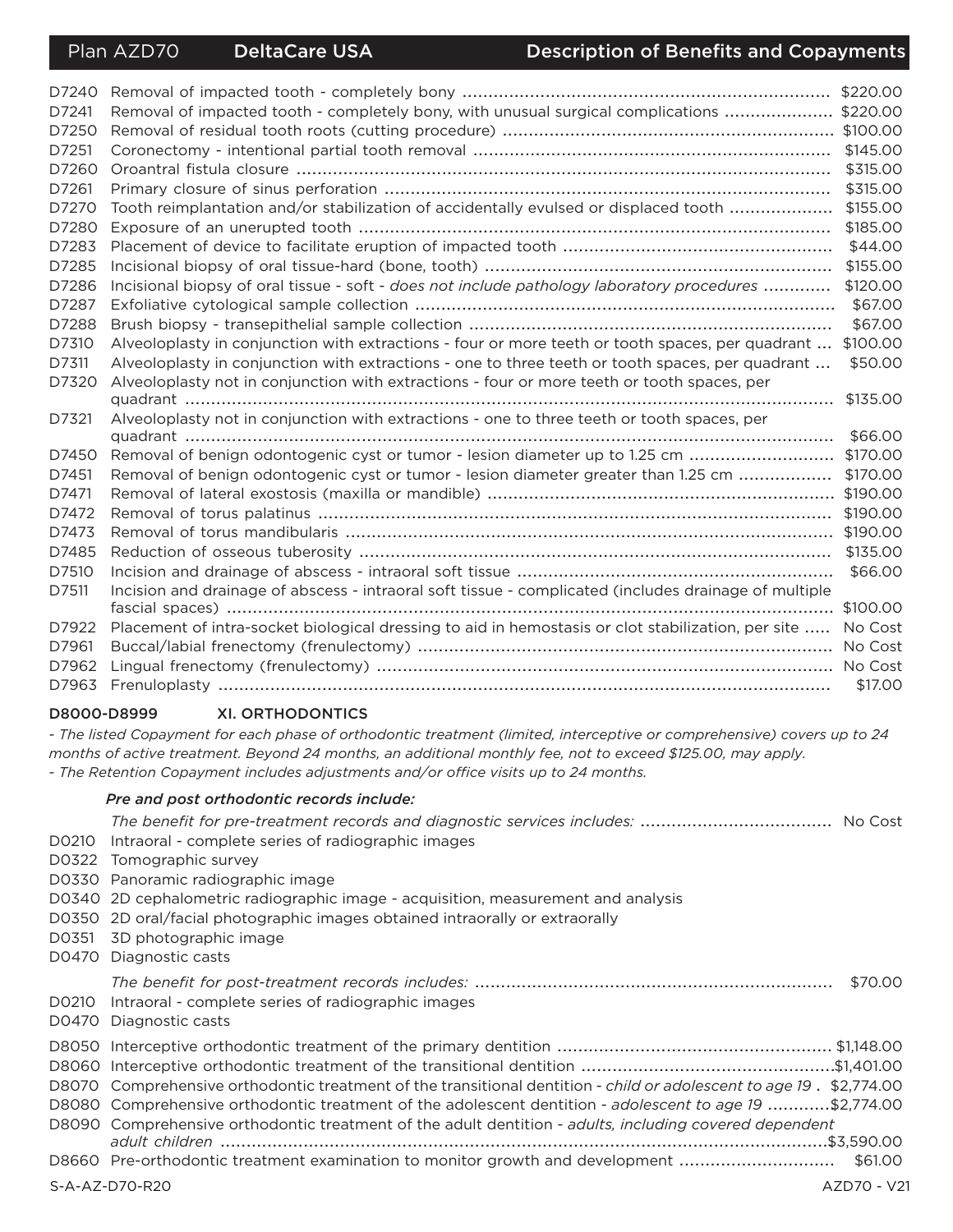Plan AZD70

### **Description of Benefits and Copayments**

| D8680       | Orthodontic retention (removal of appliances, construction and placement of removable retainers)       |          |
|-------------|--------------------------------------------------------------------------------------------------------|----------|
|             |                                                                                                        | \$345.00 |
| D8681       |                                                                                                        | No Cost  |
| D8999       | Unspecified orthodontic procedure, by report - includes treatment planning session and records         | \$175.00 |
| D9000-D9999 | XII. ADJUNCTIVE GENERAL SERVICES                                                                       |          |
| D9110       |                                                                                                        | \$45.00  |
| D9219       |                                                                                                        |          |
| D9222       |                                                                                                        | \$73.00  |
| D9223       |                                                                                                        | \$73.00  |
| D9239       |                                                                                                        | \$73.00  |
| D9243       | Intravenous moderate (conscious) sedation/analgesia - each subsequent 15 minute increment              | \$73.00  |
| D9310       | Consultation - diagnostic service provided by dentist or physician other than requesting dentist or    |          |
|             |                                                                                                        |          |
| D9311       |                                                                                                        | No Cost  |
| D9430       | Office visit for observation (during regularly scheduled hours) - no other services performed  No Cost |          |
|             |                                                                                                        | \$70.00  |
|             |                                                                                                        |          |
| D9932       |                                                                                                        |          |
| D9933       |                                                                                                        |          |
| D9934       |                                                                                                        |          |
| D9935       |                                                                                                        |          |
| D9943       |                                                                                                        | \$10.00  |
|             | D9944 Occlusal guard - hard appliance, full arch - limited to 1 D9944, D9945 or D9946 in 24 months     | \$255.00 |
| D9945       | Occlusal guard - soft appliance, full arch - limited to 1 D9944, D9945 or D9946 in 24 months           | \$255.00 |
|             | D9946 Occlusal guard - hard appliance, partial arch - limited to 1 D9944, D9945 or D9946 in 24 months  | \$255.00 |
| D9951       |                                                                                                        | \$50.00  |
| D9952       |                                                                                                        | \$260.00 |
| D9975       | External bleaching for home application, per arch; includes materials and fabrication of custom        |          |
|             | trays - limited to one bleaching tray and gel for two weeks of self-treatment                          | \$165.00 |
|             |                                                                                                        |          |
| D9991       | Dental case management - addressing appointment compliance barriers  No Cost                           |          |
| D9992       |                                                                                                        |          |
| D9995       |                                                                                                        |          |
| D9996       | Teledentistry - asynchronous; information stored and forwarded to dentist for subsequent review        | No Cost  |
| D9997       |                                                                                                        |          |

If services for a listed procedure are performed by the assigned Contract Dentist, the Enrollee pays the specified Copayment. Listed procedures which require a Dentist to provide specialized services, and are referred by the assigned Contract Dentist, must be authorized by the Plan. The Enrollee pays the Copayment specified for such services.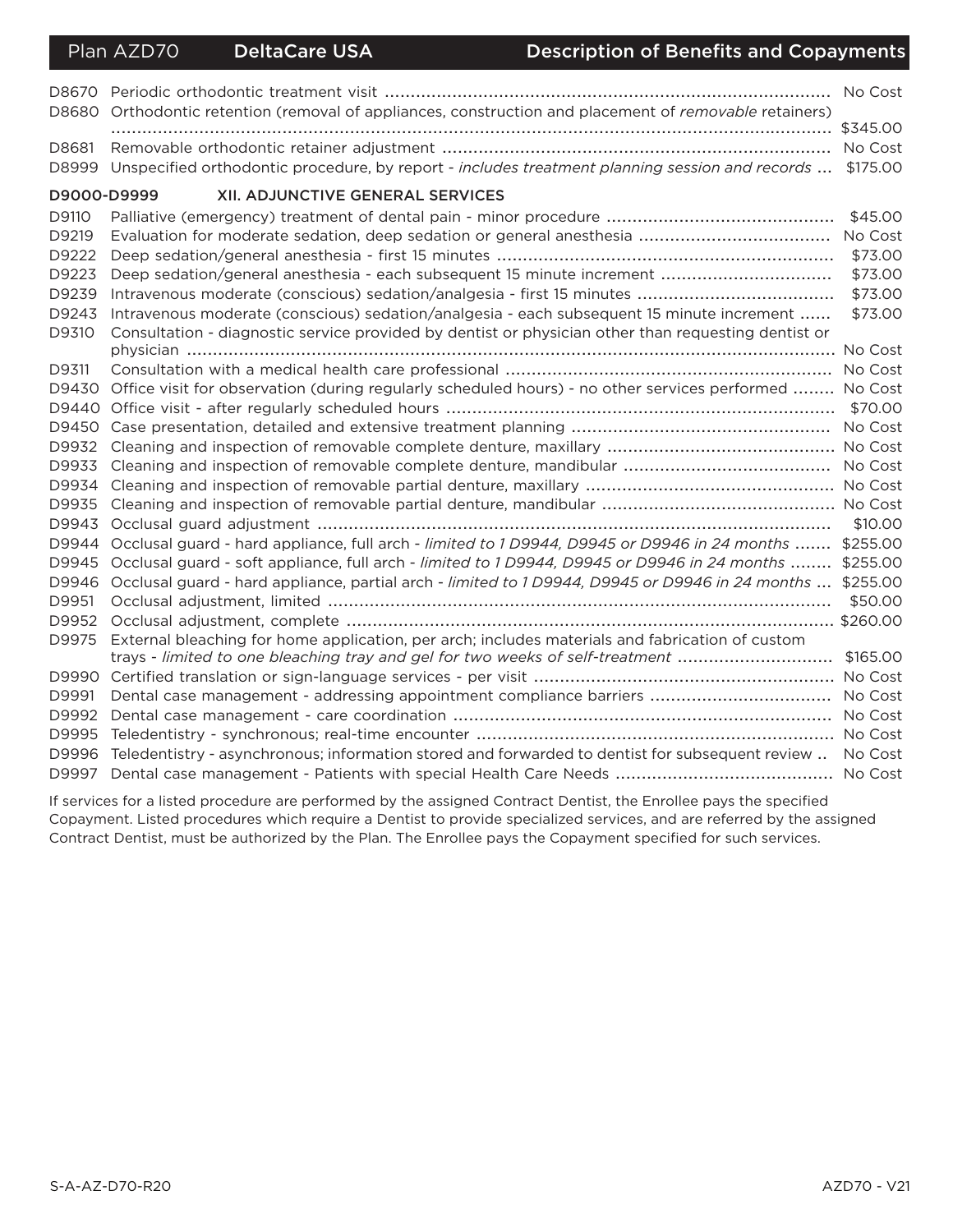#### **SCHEDULE B**

#### **Limitations of Benefits**

- $1<sup>1</sup>$ The frequency of certain Benefits is limited. All frequency limitations are listed in Schedule A, Description of Benefits and Copayments.
- 2. If the Enrollee accepts a treatment plan from the Contract Dentist that includes any combination of more than six crowns, bridge pontics and/or bridge retainers, the Enrollee may be charged an additional \$130.00 above the listed Copayment for each of these services after the sixth unit has been provided.
- 3. Crowns and Inlays/Onlays are limited to teeth that have reached developmental maturity and the size of the pulp chamber allows for adequate preparation of the tooth for a conventional crown.
- 4. Fixed prosthodontic appliances are a benefit when the affected teeth have reached completion of dental and skeletal growth.
- 5. General anesthesia and/or intravenous sedation/analgesia is limited to treatment by a contracted oral surgeon and in conjunction with an approved referral for the removal of one or more partial or full bony impactions, (Procedures D7230, D7240, and D7241).
- 6. Benefits provided by a pediatric Dentist are limited to children through age seven following an attempt by the assigned Contract Dentist to treat the child and upon Authorization by Alpha, less applicable Copayments. Exceptions for medical conditions, regardless of age limitation, will be considered on an individual basis.
- $7<sub>1</sub>$ The cost to an Enrollee receiving orthodontic treatment whose coverage is cancelled or terminated for any reason will be based on the Contract Orthodontist's usual fee for the treatment plan. The Contract Orthodontist will prorate the amount for the number of months remaining to complete treatment. The Enrollee makes payment directly to the Contract Orthodontist as arranged.
- 8. Orthodontic treatment in progress is limited to new DeltaCare USA Enrollees who, at the time of their original effective date, are in active treatment started under their previous employer sponsored dental plan, as long as they continue to be eligible under the DeltaCare USA program. Active treatment means tooth movement has begun. Enrollees are responsible for all Copayments and fees subject to the provisions of their prior dental plan. Alpha is financially responsible only for amounts unpaid by the prior dental plan for qualifying orthodontic cases.

#### **Exclusions of Benefits**

- $1<sup>1</sup>$ Any procedure that is not specifically listed under Schedule A, Description of Benefits and Copayments.
- 2. Any procedure that in the professional opinion of the Contract Dentist:
	- a. has poor prognosis for a successful result and reasonable longevity based on the condition of the tooth or teeth and/or surrounding structures, or
	- b. is inconsistent with generally accepted standards for dentistry.
- 3. Services solely for cosmetic purposes, with the exception of procedure D9975 (External bleaching for home application, per arch), or for conditions that are a result of hereditary or developmental defects, such as cleft palate, upper and lower jaw malformations, congenitally missing teeth and teeth that are discolored or lacking enamel, except for the treatment of newborn children with congenital defects or birth abnormalities.
- 4. Lost or stolen appliances including, but not limited to, full or partial dentures, space maintainers and crowns and fixed partial dentures (bridges).
- 5. Procedures, appliances or restoration if the purpose is to change vertical dimension, or to diagnose or treat abnormal conditions of the temporomandibular joint (TMJ).
- 6. Precious metal for removable appliances, metallic or permanent soft bases for complete dentures, porcelain denture teeth, precision abutments for removable partials or fixed partial dentures (overlays, implants, and appliances associated therewith) and personalization and characterization of complete and partial dentures.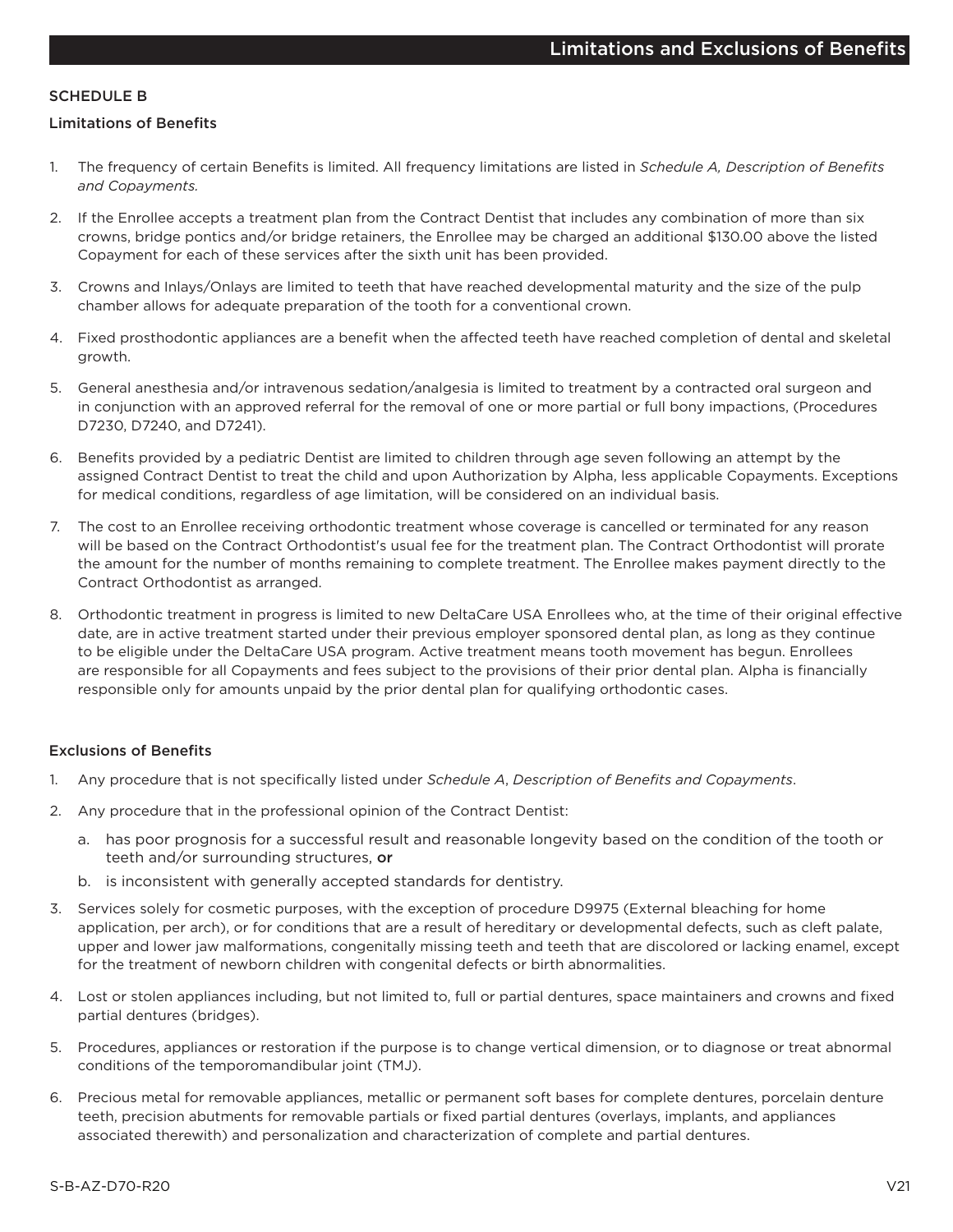- 7. Implant-supported dental appliances and attachments, implant placement, maintenance, removal and all other services associated with a dental implant.
- Consultations for non-covered benefits.  $\mathsf{R}$
- 9. Dental services received from any dental facility other than the assigned Contract Dentist, an authorized dental specialist, or a Contract Orthodontist except for Emergency Services as described in the Contract and/or Evidence of Coverage.
- 10. All related fees for admission, use, or stays in a hospital, out-patient surgery center, extended care facility, or other similar care facility.
- 11. Prescription drugs.
- 12. Dental expenses incurred in connection with any dental or orthodontic procedure started before the Enrollee's eligibility with the DeltaCare USA Program. Examples include: teeth prepared for crowns, root canals in progress, full or partial dentures for which an impression has been taken and orthodontics unless qualified for the orthodontic treatment in progress provision.
- 13. Lost, stolen or broken orthodontic appliances.
- 14. Changes in orthodontic treatment necessitated by accident of any kind.
- 15. Myofunctional and parafunctional appliances and/or therapies.
- 16. Composite or ceramic brackets, lingual adaptation of orthodontic bands and other specialized or cosmetic alternatives to standard fixed and removable orthodontic appliances.
- 17. Treatment or appliances that are provided by a Dentist whose practice specializes in prosthodontic services.
- 18. Orthodontic treatment must be provided by a licensed Dentist. Self-administered orthodontics are not covered.